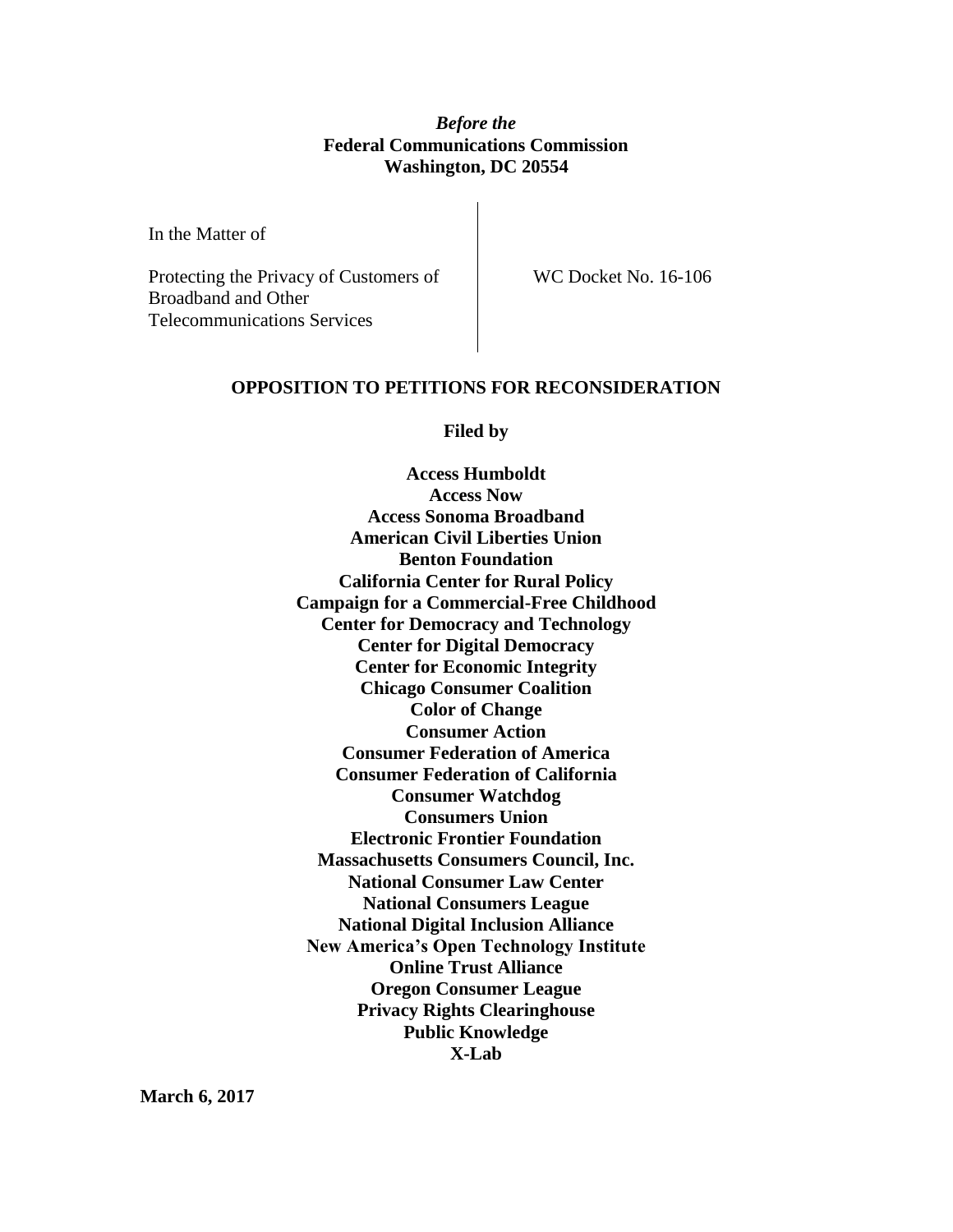Public Interest Commenters, comprised of Access Humboldt, Access Now, Access Sonoma Broadband, American Civil Liberties Union, Benton Foundation, <sup>1</sup> California Center for Rural Policy, Campaign for a Commercial-Free Childhood, Center for Democracy and Technology, Center for Digital Democracy, Center for Economic Integrity, Chicago Consumer Coalition, Color of Change, Consumer Action, Consumer Federation of America, Consumer Federation of California, Consumer Watchdog, Consumers Union, Electronic Frontier Foundation, Massachusetts Consumers Council, Inc., National Consumer Law Center, National Consumers League, National Digital Inclusion Alliance, New America's Open Technology Institute, Online Trust Alliance, Oregon Consumer League, Privacy Rights Clearinghouse, Public Knowledge, and X-Lab submit this opposition to the petitions for reconsideration of the FCC's broadband privacy *Order*. In particular, these organizations oppose the petitions for reconsideration that argue the FCC should fully repeal the *Order*. On the contrary, the record shows that the FCC should retain the *Order* in its entirety.

#### **I. The** *Order* **will provide vital consumer privacy protections.**

 $\overline{a}$ 

The FCC enacted a thorough, consumer-protective privacy regime that focuses on ensuring that consumers have real choice, transparency, and security regarding the use and disclosure of information collected by their Internet service providers ("ISPs" or "BIAS providers"). The *Order* requires ISPs to obtain their customers' affirmative consent before using and disclosing their web browsing history, application usage data, health data, finance data, and other sensitive information for marketing purposes and with third parties. In addition, ISPs must

<sup>&</sup>lt;sup>1</sup> The Benton Foundation is a nonprofit organization dedicated to promoting communication in the public interest. These comments reflect the institutional view of the Foundation and, unless obvious from the text, are not intended to reflect the views of individual Foundation officers, directors, or advisors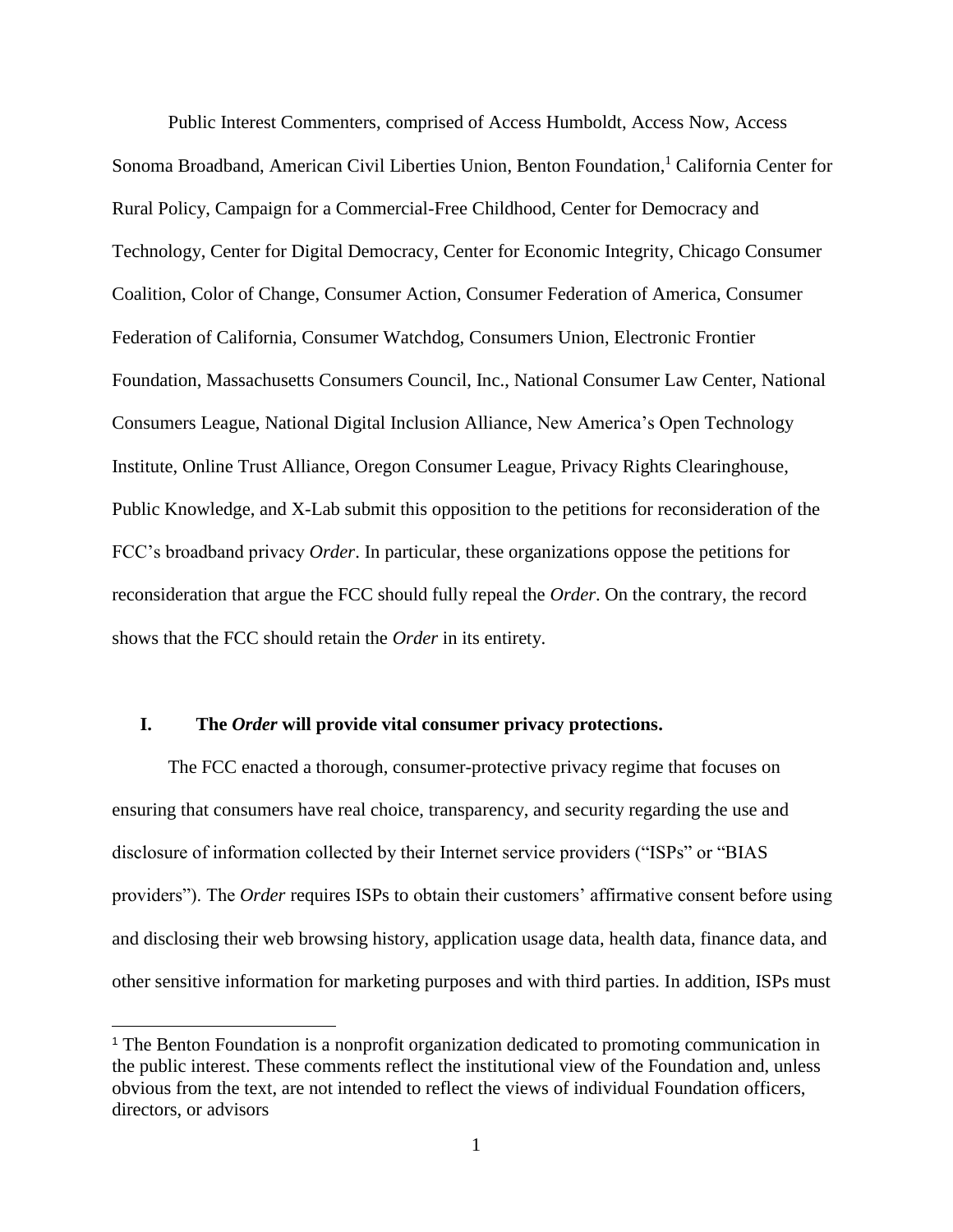be transparent about their privacy practices in a clear and comprehensible way. Further, the rule creates a breach notification regime that informs consumers when their information has been accessed by unauthorized parties and could cause harm.

These privacy protections are vital because consumers greatly value their privacy. Consumers often take steps to protect themselves against collection, use, and disclosure of their data. Consumers have also altered their online activity based on fears that their data may be compromised.<sup>2</sup> And most importantly, consumers wish that they had more privacy protections by default and wish the government would help ensure those protections are met.<sup>3</sup> This rule provides those protections for ISP customers.

Further, the FCC's rule reflects common practices of ISPs. The record showed that ISPs can develop highly detailed and comprehensive profiles of their customers without those customers knowing about the practice.<sup>4</sup> Nearly every unencrypted web page visited, app used, and message sent is likely collected and stored by the consumer's ISP. And worse, customers cannot reasonably avoid this collection. Some argue that ISPs do not collect comprehensive information from their customers because of the existence and use of encryption technology.<sup>5</sup> But even with encryption (implemented at the discretion of the website operator, not the consumer), the ISP can still see the top-level and second-level domains accessed by its

 $\overline{a}$ 

<sup>2</sup> Rafi Goldberg, *Lack of Trust in Internet Privacy and Security May Deter Economic and Other Online Activities*, NTIA (May 13, 2016), https://www.ntia.doc.gov/blog/2016/lack-trust-internetprivacy-and-security-may-deter-economic-and-other-online-activities.

<sup>3</sup> OTI Reply Comments at 21-27 (explaining how consumers have grown skeptical of their privacy and desire more protections).

<sup>4</sup> *See generally* Center for Digital Democracy Comments, *Big Data Is Watching* (Mar. 2016), https://ecfsapi.fcc.gov/file/1021752328610/ispbigdatamarch2016(12).pdf.

<sup>5</sup> NCTA Petition at 14; USTA Petition at 9.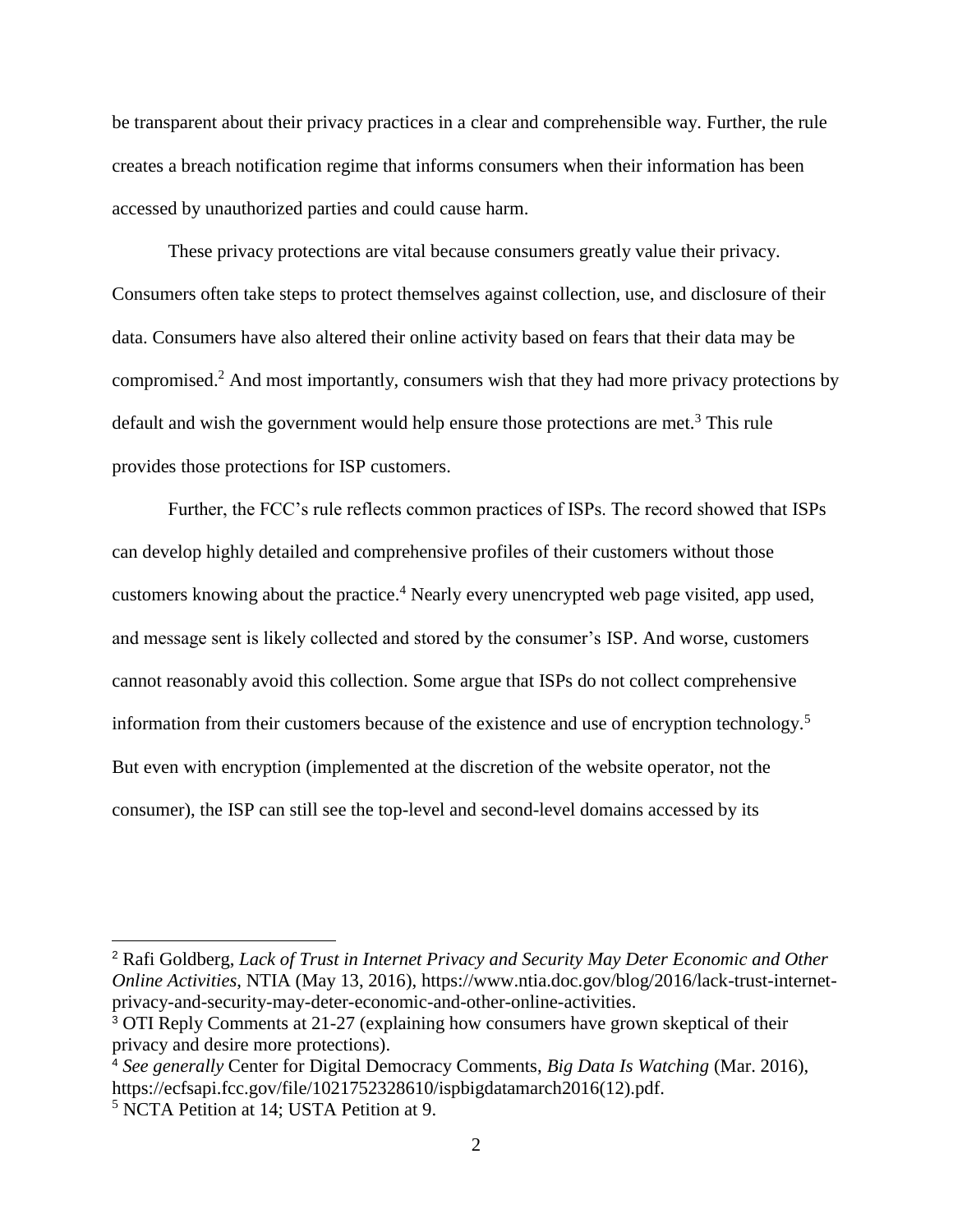customers. Many Petitioners cite to a paper by Peter Swire that claims ISPs have a very narrow window into their customers' activities. But the record refuted Swire's paper extensively.<sup>6</sup>

Petitioners also rehash the argument that consumers will be confused by being provided more information and choice about the privacy practices of their ISPs.<sup>7</sup> But privacy is contextual, and consumers know that different websites and services provide different levels of privacy. <sup>8</sup> That said, whether consumers actually understand the privacy practices of their ISPs depends on the level of clarity with which privacy policies are drafted. Because privacy policies are often dense, unclear, and confusing, the default rules are important for protecting consumers against practices that may be obscured or not explained well. Opt-in protection for certain uses and disclosure of customer information will better protect consumers against those harmful practices.

The *Order* provides vital consumer privacy protections and the FCC should deny reconsideration.

## **II. The petitions for reconsideration merely relitigate issues already decided in the underlying proceeding and should be dismissed.**

The FCC should not grant petitions for reconsideration that present issues already decided in the underlying proceeding. The Commission has consistently rejected petitions for reconsideration because "[r]econsideration will not be granted for the purpose of debating matters on which [the Commission has] already deliberated and spoken."<sup>9</sup> Further,

"[r]econsideration is generally appropriate only where the petitioner...raises additional facts not

 $\overline{a}$ 

<sup>6</sup> Upturn, *What ISPs Can See* (Mar. 2016); Paul Ohm Testimony at 3; EFF Comments at 1.

<sup>7</sup> *E.g.*, NCTA Petition at 20-21; ACA Petition at 16-17.

<sup>8</sup> *See* OTI Comments, at 7-9.

<sup>&</sup>lt;sup>9</sup> In re Application of Eagle Radio, Inc., 12 FCC Rcd. 5105 at ¶7 (1997).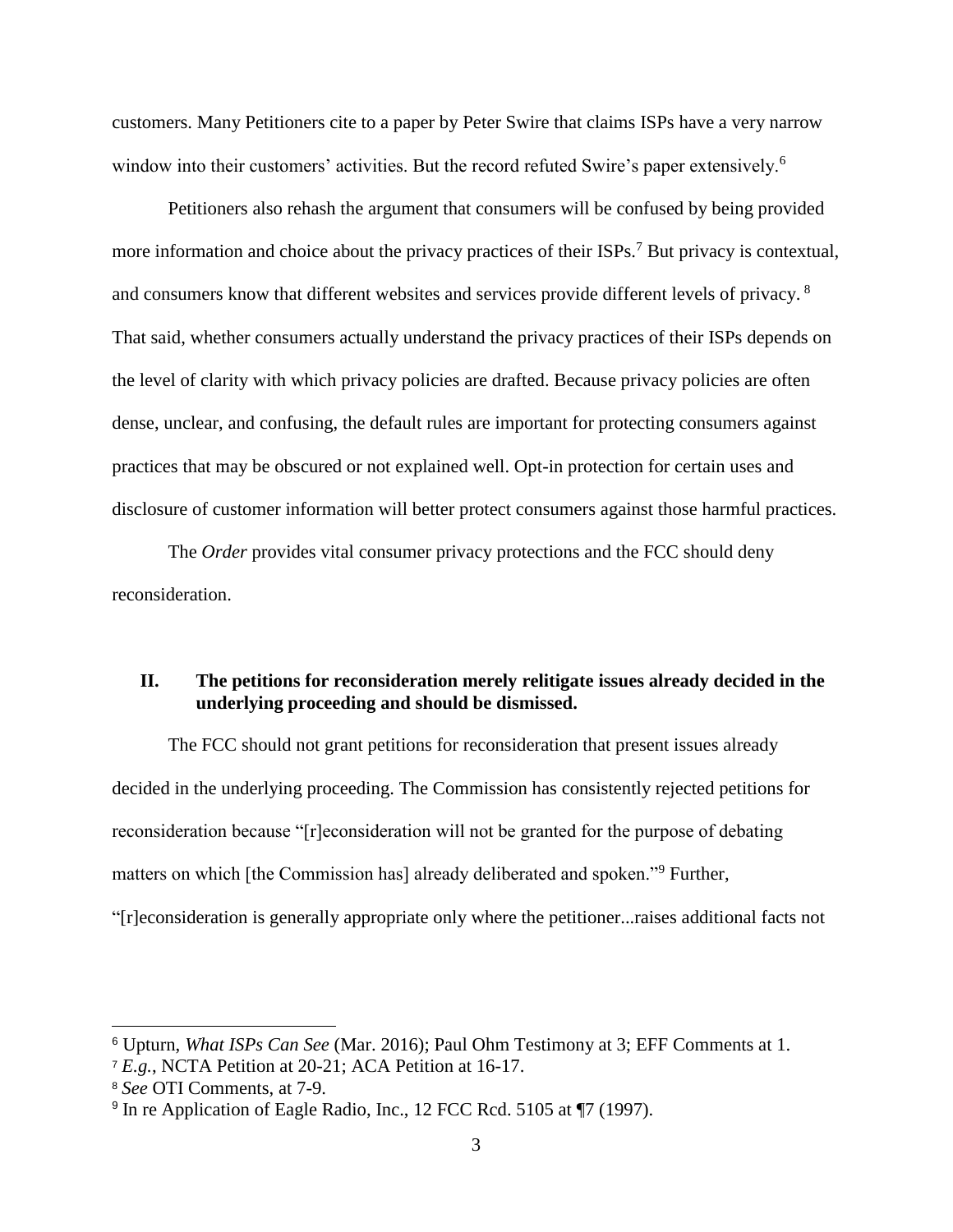known or not existing until after the petitioner's last opportunity to respond."<sup>10</sup> Most, if not all, of the petitions for reconsideration filed in this proceeding simply relitigate issues that were already decided in this proceeding and that were fully supported by the record.<sup>11</sup>

The FCC should again reject arguments based on the petitioners' policy disagreement over the proper classification of BIAS. While these parties may prefer that BIAS not be classified as a Title II service, the *Open Internet Order* is settled law<sup>12</sup> and their disagreement is irrelevant in this proceeding. Whether petitioners like it or not, BIAS providers are "telecommunications carriers" under the law. Thus, the FCC properly relied on its *Open Internet Order* and Title II reclassification to apply Section 222 of the 1996 Telecommunications Act to BIAS providers.

As Title II "telecommunications carriers," BIAS providers are "common carriers" and therefore exempt from Section 5 of the FTC Act. This means the FTC's privacy regime no longer applies to BIAS providers. Instead, Congress gave the FCC the authority, through Section 222 and other sections, to protect the privacy and security of customers of telecommunications services, which now includes broadband services. The FCC has, in this *Order*, ensured the continued protection of consumer privacy and ensured there will not be a gap left by the common carrier exemption.

However, the FCC is not obligated to, nor should it, enact the exact same privacy regime as the FTC. First, the record reflected consumer skepticism of current privacy regimes. For

<sup>10</sup> Reexamination of Roaming Obligations of Commercial Mobile Radio Service Providers and Other Providers of Mobile Data Services, 29 FCC Rcd. 7515, 7518 ¶7.

<sup>&</sup>lt;sup>11</sup> Indeed, petitioners make frequent reference to their own comments, letters, and notices of ex parte. For instance, CTIA references its own filings at least 43 times in its petition, in addition to many references to other industry comments.

<sup>12</sup> USTA v. FCC, 825 F.3d 674 (DC Cir 2016). En banc review or Supreme Court review is extremely unlikely.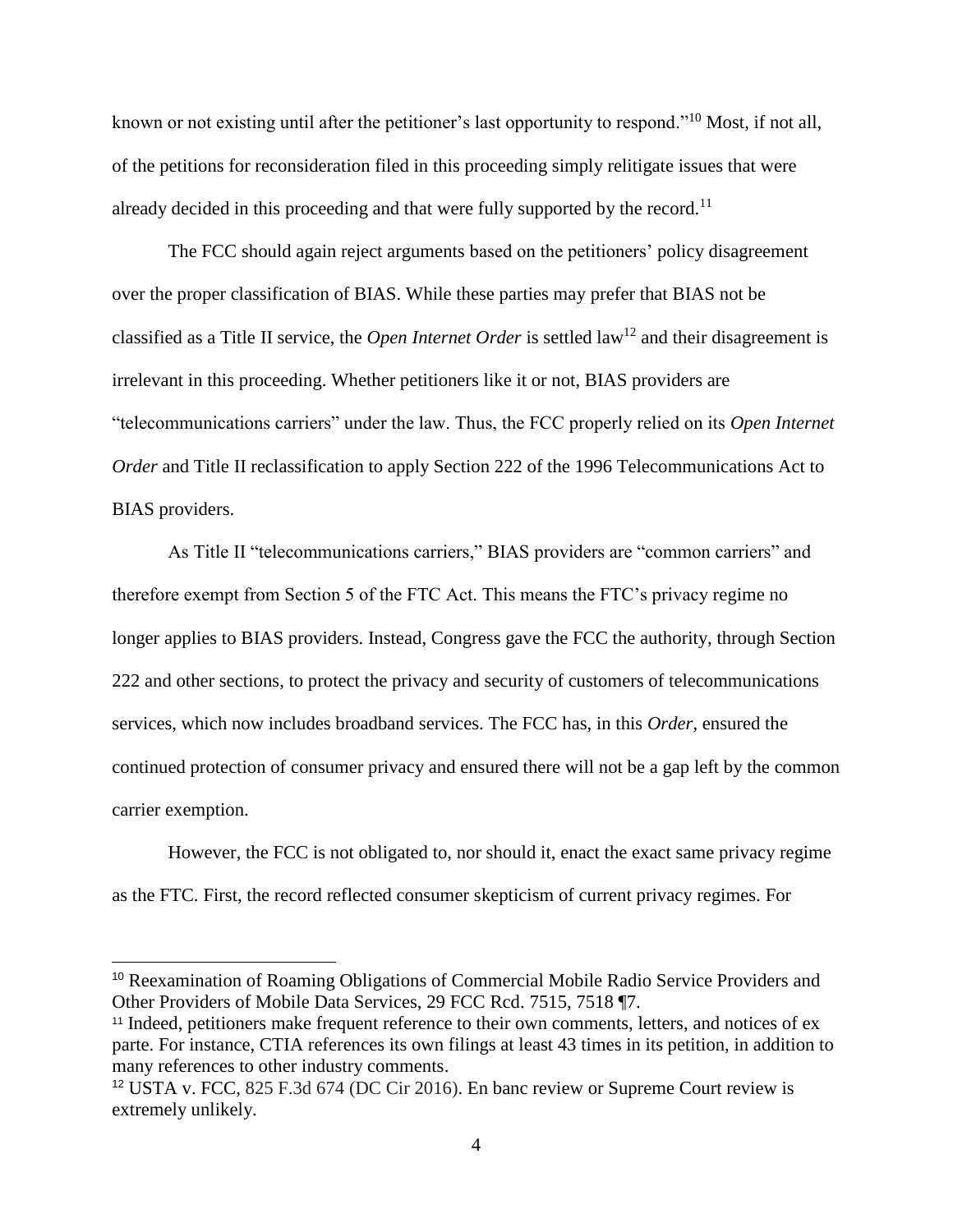instance, even under the FTC's privacy regime, consumers still modified their behavior online to prevent losing control of data, and expressed a desire for more privacy protections enforced by government entities.<sup>13</sup> Thus, it is simply incorrect to claim, as so many petitioners do, that the FTC's regime is successful.<sup>14</sup>

Second, Section 222 of the Telecom Act is a substantively different source of authority for privacy protections than Section 5 of the FTC Act. Section 222 specifically applies to telecommunications carriers and specifically addresses "privacy of customer information."<sup>15</sup> It also takes into account certain aspects of owning and maintaining a network, including that a network provider has access to a vast amount of customer information to ensure the proper functioning of the network. Section 222 also has the general mandate of subsection (a), giving the FCC flexibility to protect customer information of all telecommunications carriers, not just phone customers. The FCC has the expertise over communications networks, so it is appropriate for the FCC to ensure customer privacy over such networks. Section 5 of the FTC Act, however, is broadly applicable to all interstate commerce. Privacy protections under Section 5 must fit the mold of essentially all sectors of the economy. Targeted privacy protections, such as those under Section 222, are more appropriate for the unique circumstances of broadband services, as Congress envisioned.

For these reasons, the FCC should reject the petitions for reconsideration and uphold the rule in its entirety.

 $\overline{a}$ 

<sup>13</sup> *See supra*, footnotes 2-3.

<sup>14</sup> *See, e.g.*, NCTA Petition at 16; US Telecom Petition at 4.

<sup>15</sup> 47 USC §222.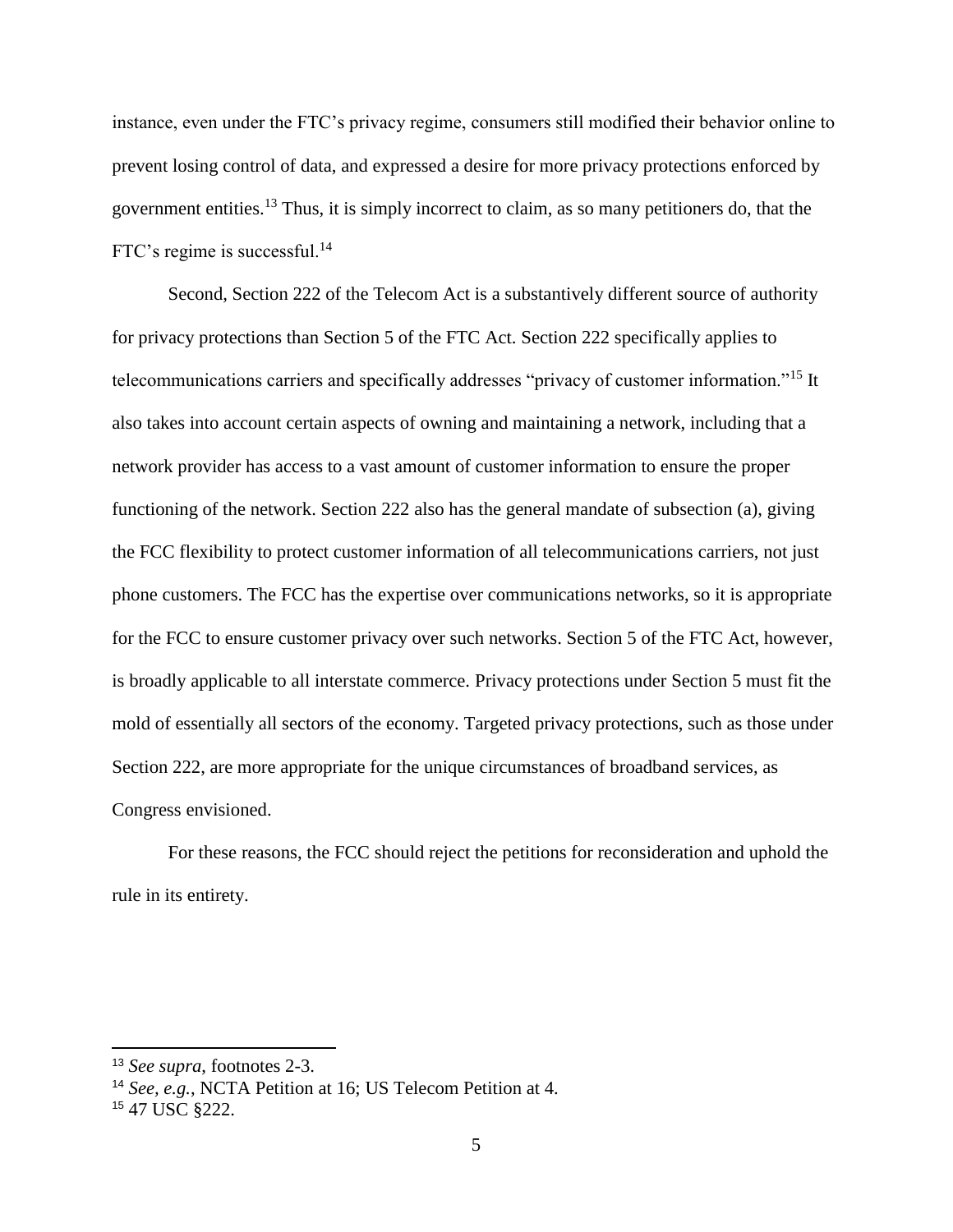# **III. Conclusion**

The *Order* will provide vital consumer privacy protections that will help ensure consumers have choice, transparency, and security. There is no persuasive reason to reconsider the *Order*. In fact, there are many reasons, fully discussed in the record, that the FCC should retain the rule in its entirety. If the FCC repeals the rule, it will only ensure that consumers will have no privacy protections despite a clear Congressional directive and the pressing need for consumer protections.

Respectfully submitted,

/s/

Eric Null New America's Open Technology Institute 740 15th St NW, Suite 900 Washington, DC 20005